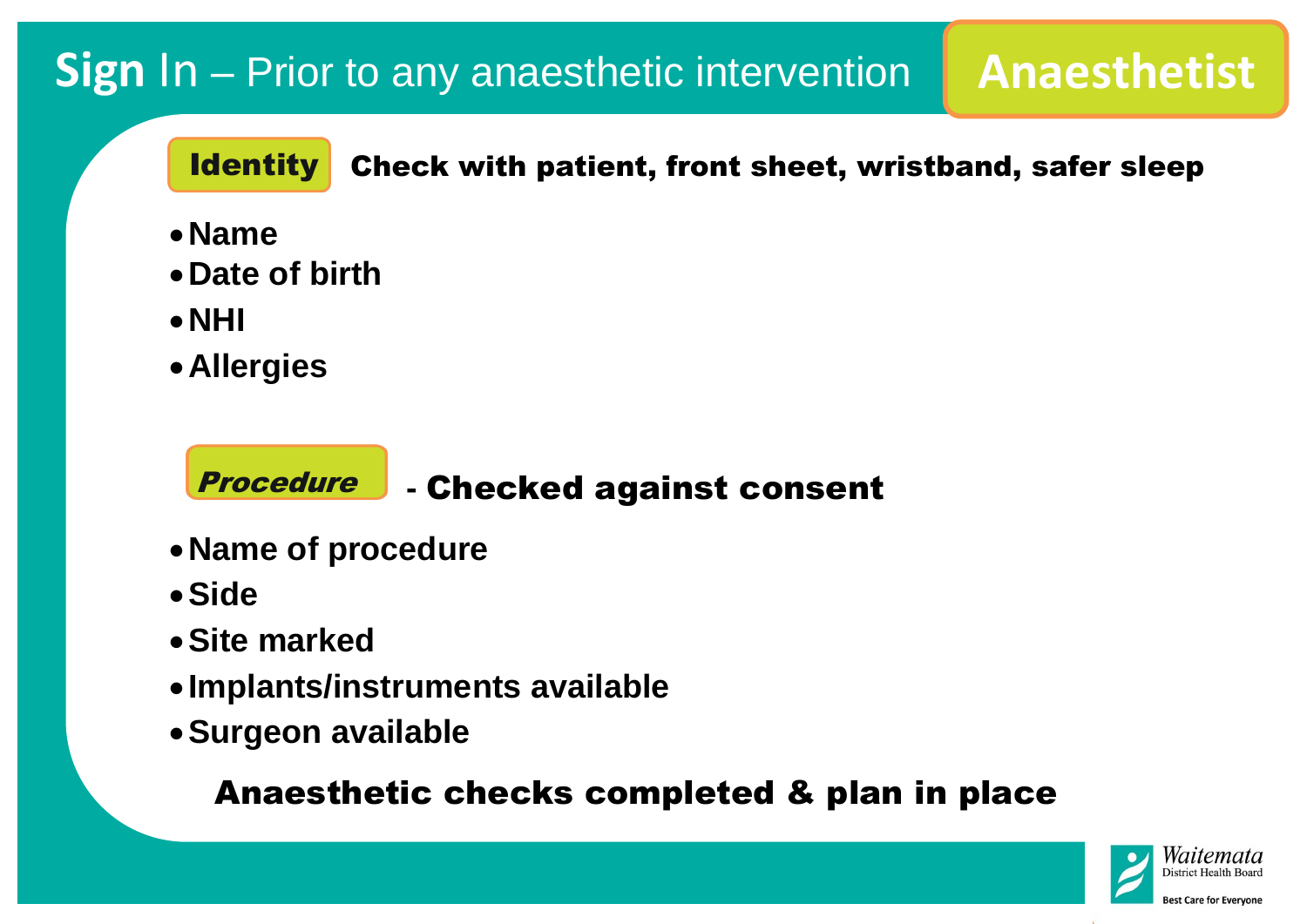- **Patient Name and NHI**
- **Procedure**
- **Site Marked**
- **Imaging**
- **Allergies**
- **Antibiotics (within 60 minutes)**
- **Thromboprophylaxis**

**Team introductions**





**Best Care for Evervone** 

# **Time Out** – After positioning & before skin incision **Surgeon**

## Surgeon, and theatre team verify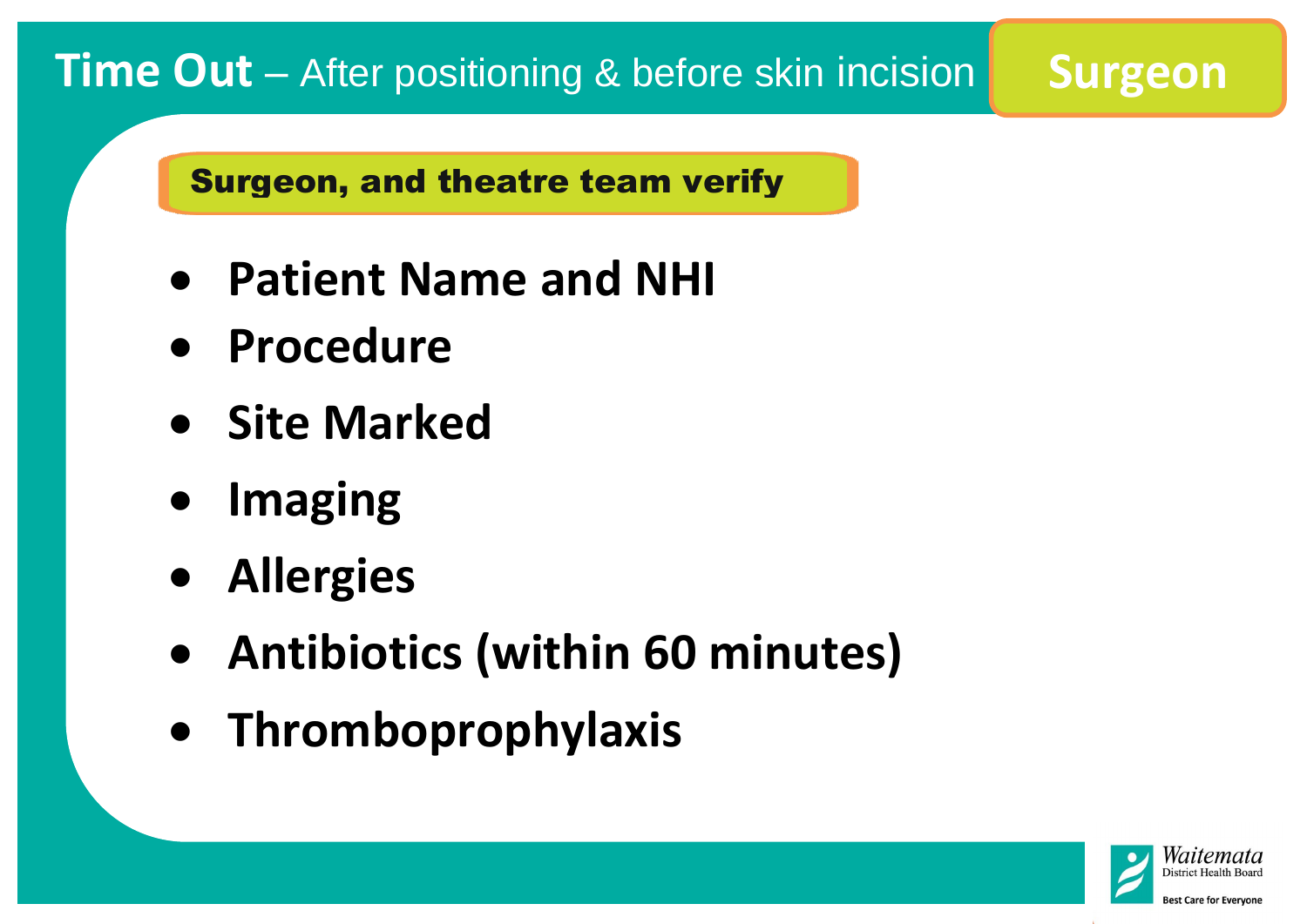- **Count is correct**
- **Confirm the surgical procedure**
- **Specimen description, quantity & patient identification of patient**
- **Concerns for recovery & postoperative management of patient**
- **Post-operative plans for Thromboprophylaxis considered**
- **Any equipment issues**







# **Sign Out** – Immediately following first surgical count **Nurse**

Nurse verbally confirms with the team